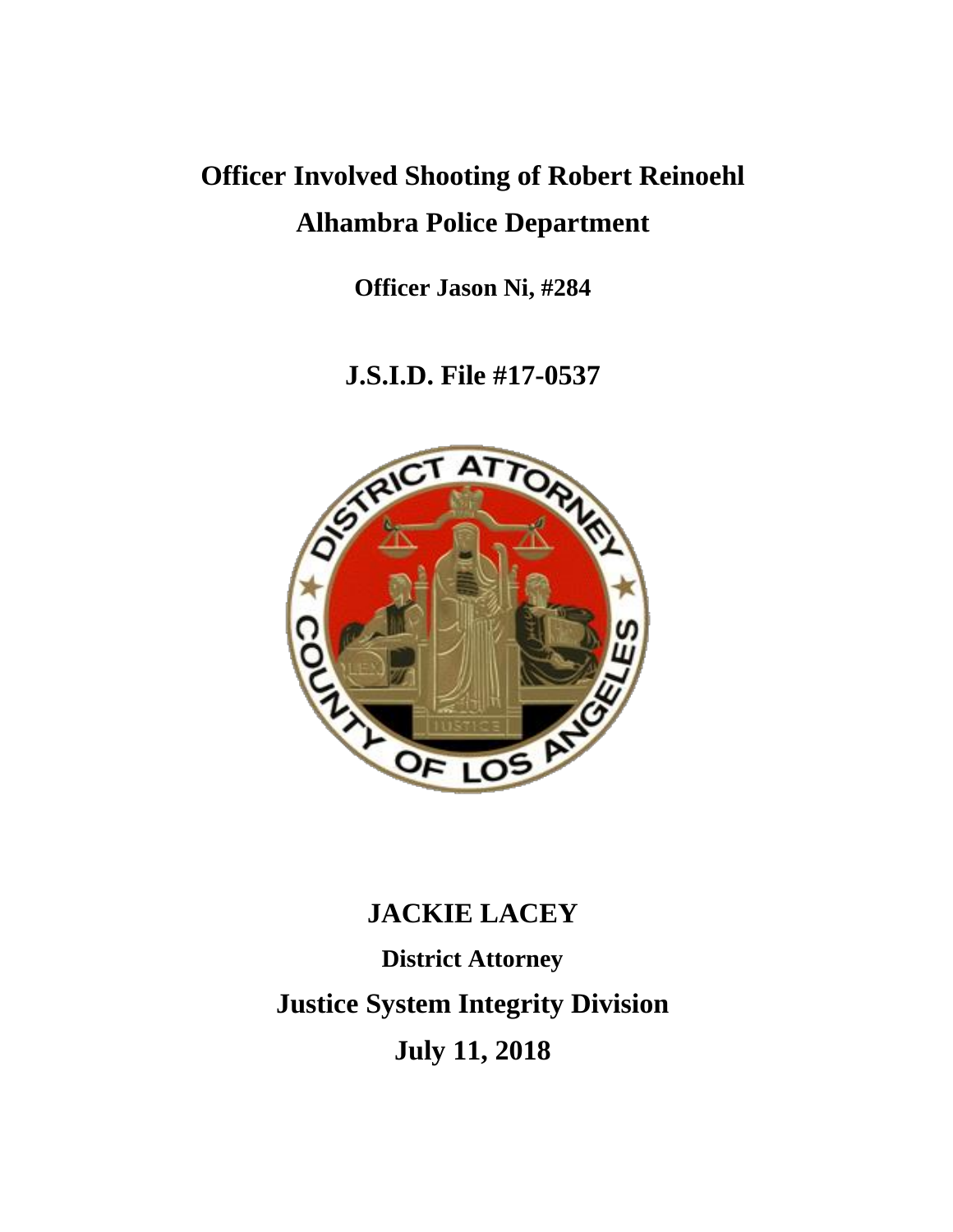#### **MEMORANDUM**

| TO:             | <b>CHIEF TIMOTHY VU</b><br>Alhambra Police Department<br>211 S. First Street              |
|-----------------|-------------------------------------------------------------------------------------------|
|                 | Alhambra, California 91801                                                                |
|                 | <b>CAPTAIN CHRISTOPHER BERGNER</b><br>Los Angeles County Sheriff's Department             |
|                 | Homicide Bureau                                                                           |
|                 | 1 Cupania Circle                                                                          |
|                 | Monterey Park, California 91755                                                           |
| FROM:           | <b>JUSTICE SYSTEM INTEGRITY DIVISION</b><br>Los Angeles County District Attorney's Office |
| <b>SUBJECT:</b> | <b>Officer Involved Shooting of Robert Reinoehl</b>                                       |
|                 | J.S.I.D. File #17-0537                                                                    |
|                 | A.P.D. File #CR-17-7206                                                                   |
|                 | L.A.S.D. File #017-00120-3199-055                                                         |
| DATE:           | July 11, 2018                                                                             |

The Justice System Integrity Division of the Los Angeles County District Attorney's Office has completed its review of the November 18, 2017, non-fatal shooting of Robert Reinoehl by Alhambra Police Department (APD) Officer Jason Ni. We have concluded that Officer Ni acted lawfully in self-defense and in defense of others.

The District Attorney's Command Center was notified of the shooting at approximately 1:29 a.m., on November 18, 2017. The District Attorney Response Team responded to the location. They were given a briefing regarding the circumstances surrounding the shooting and a walk-through of the scene.

The following analysis is based on investigative reports, audio recordings of interviews, firearm analysis reports, crime scene diagrams and sketches, photographic and video evidence, and witness statements submitted to this office by LASD Detective John Carlin. The voluntary statement of Officer Ni was considered as part of this analysis.

#### **FACTUAL ANALYSIS**

On November 18, 2017, APD Officer Jason Ni was working patrol in a marked SUV, wearing a black and white APD uniform, in the City of Alhambra. At approximately 12:01 a.m., he was dispatched to respond to a carjacking that had just occurred at 15 Beacon Street. The call details included that the suspect was a male Hispanic wearing black clothing and was possibly armed with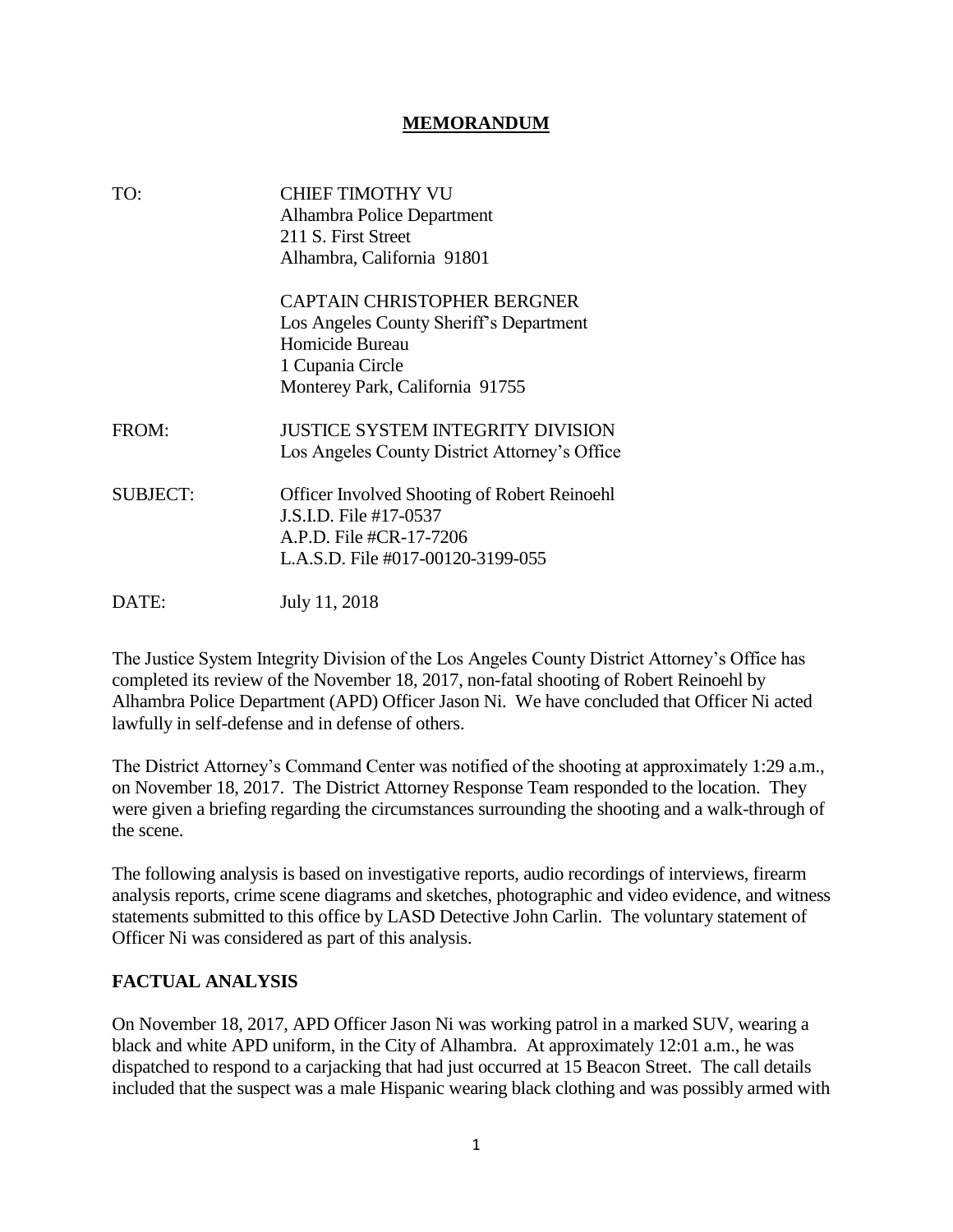a firearm. The stolen vehicle was a white Acura with the license plate number  $\blacksquare$ . Ni was unable to locate the stolen vehicle at that time.

At approximately 12:23 a.m., another radio call went out indicating that a white sedan was ramming other vehicles in the parking lot of Noodle House, located at 700 W. Valley Boulevard. Ni, believing that the white sedan could be the same vehicle which had recently been carjacked, drove to the location. Ni pulled his vehicle half-way into the driveway of the parking lot and stopped. Ni observed a white vehicle pull into the north stalls of the lot. Ni noted that the license plate of the vehicle matched the vehicle that had been stolen. Ni advised APD over the radio that the stolen Acura was at his location. The Acura was parked facing northeast in the stall closest to  $7<sup>th</sup>$  Street with the engine still running.

Ni exited his vehicle and drew his service weapon. Ni yelled out to the driver, later identified as Robert Reinoehl, to, "Stop! Show your hands! Turn off the ignition!" several times. Ni positioned himself by his patrol vehicle's driver side headlight. Ni saw the Acura's rear tail-lights come on, and Reinoehl began driving the Acura in reverse.

At the same time, Sergeant Dany Fuentes arrived and parked his patrol vehicle adjacent to and slightly in front of Ni's vehicle. Reinoehl struck another vehicle as he quickly drove in reverse, causing the Acura to turn and face Ni and Fuentes. Fuentes exited his vehicle and ordered Reinoehl to turn off the ignition and put his hands up. Fuentes drew his duty weapon and continued ordering Reinoehl to put his hands up. Fuentes heard the Acura's transmission shift as if Reinoehl was shifting gears from reverse to drive. Fuentes moved to the rear of a vehicle parked in the south portion of the parking lot and yelled to Ni to get out of the way.

Reinoehl began driving forward towards Ni and Fuentes. Ni heard the engine rev and the vehicle began speeding toward them. Fuentes observed that the vehicle appeared to be travelling at full speed. Ni could hear the tires of the vehicle peeling out as the Acura sped toward him. Fearing for his safety and that of Fuentes, Ni fired his service weapon at the driver of the vehicle nine or ten times.<sup>1</sup> The Acura collided with a palm tree in the southeast portion of the parking lot.<sup>2</sup>

 $1$  A total of 10 casings were recovered from the scene. Ni had reloaded his weapon prior to the second round of shots. Based upon the number of bullets Ni had in his service weapon, and the empty magazine that had been in his weapon prior to reloading, it appears 11 rounds may have been fired.

<sup>&</sup>lt;sup>2</sup> Officer Raymond Rosas responded to Ni's call that he had located the Acura and arrived just prior to Reinoehl reversing and colliding with another vehicle. He heard both officers commanding Reinoehl to put his hands up, witnessed Reinoehl colliding with another vehicle as he reversed, and observed the Acura change direction heading toward Ni and Fuentes, who were both on foot. Rosas saw the Acura "speed right toward Fuentes and Ni" prior to hearing gunshots.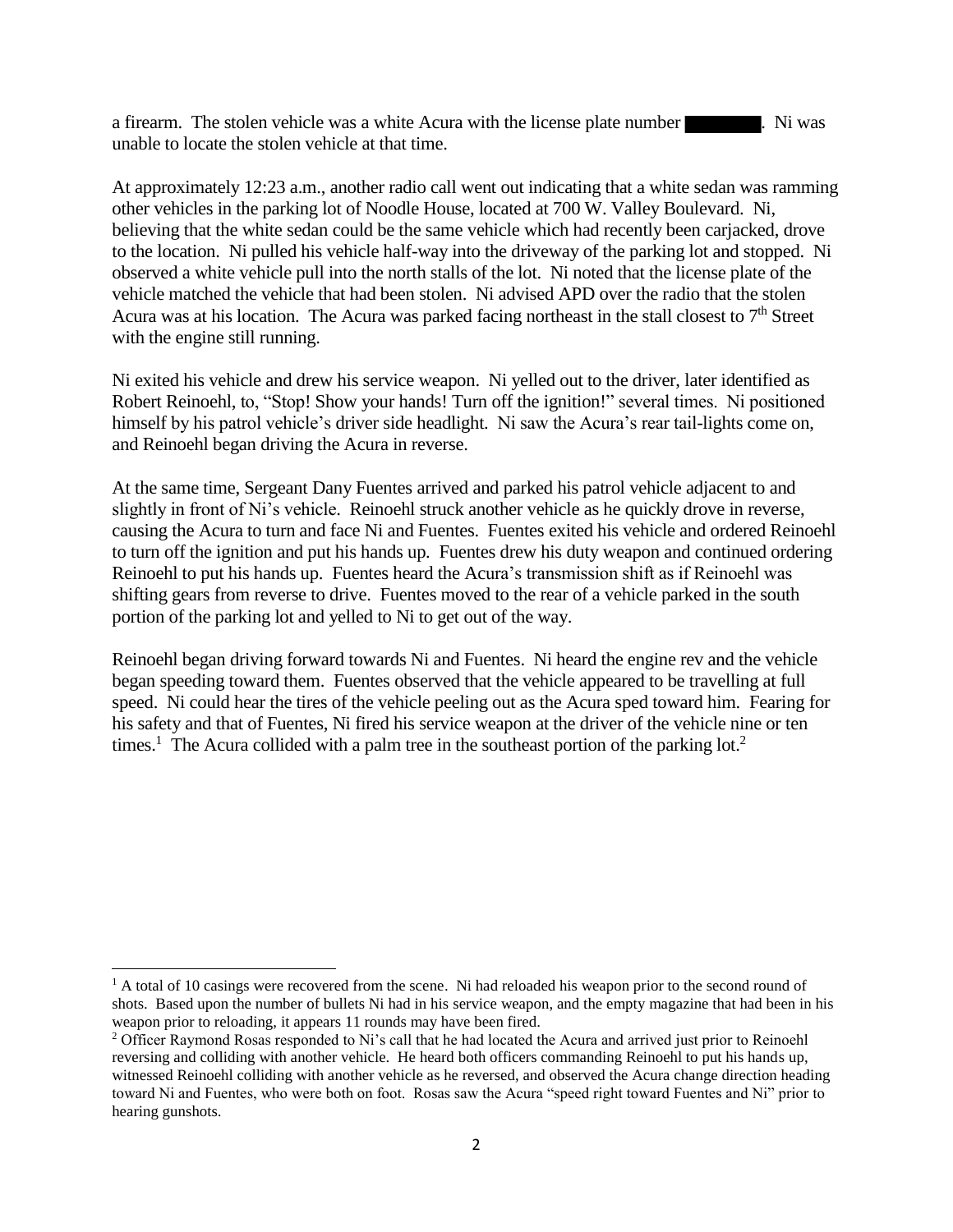

Placement of vehicles after the Acura collided with a palm tree.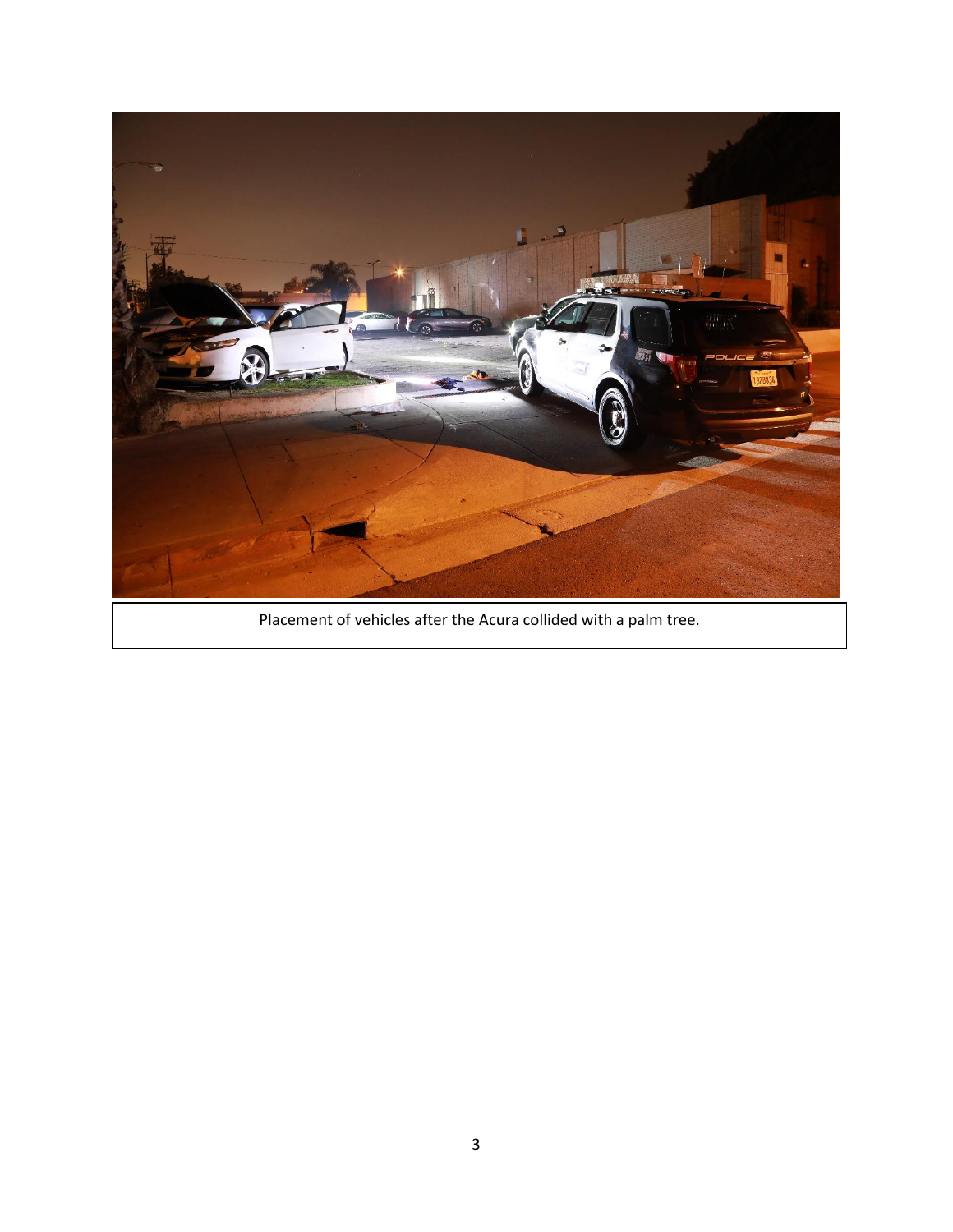

Aerial photograph of parking lot after the Acura collided with a palm tree.

Ni approached the right rear passenger window of the Acura and observed Reinoehl in the driver's seat leaning forward and appearing to reach toward the center of the front cabin area. Reinoehl's hands were not visible. Ni ordered Reinoehl to show his hands, but Reinoehl did not comply. Based on the earlier indication in the carjacking call that Reinoehl was possibly armed with a gun, Ni believed he was reaching for a weapon. Ni fired one additional round from his service weapon.

Ni then approached the right front passenger door of the Acura and observed Reinoehl exit the driver's side door. Reinoehl appeared to be limping. Ni ran to the front of the Acura for cover and then observed Reinoehl on the ground.<sup>3</sup>

Additional officers arrived as well as paramedics. Reinoehl was taken into custody and provided medical attention before being transported to Los Angeles County Medical Center where he was treated for a gunshot wound to his left ribcage area, as well as an exit wound to his back. A search of his property was conducted, and methamphetamine was found in the right coin pocket of the

 $\overline{a}$ <sup>3</sup> Surveillance footage from the Noodle House parking lot was retrieved, but did not contain any footage of the shooting. Body worn videos and dash-cam videos of responding officers also did not capture the shooting itself, although Rosas' body worn video does contain audio of the incident which is consistent with the statements of Ni, Fuentes and Rosas. Civilian witnesses in the parking lot at the time of the incident did not observe the shooting, but heard gunshots. One such witness also heard officers issuing commands prior to shots being fired.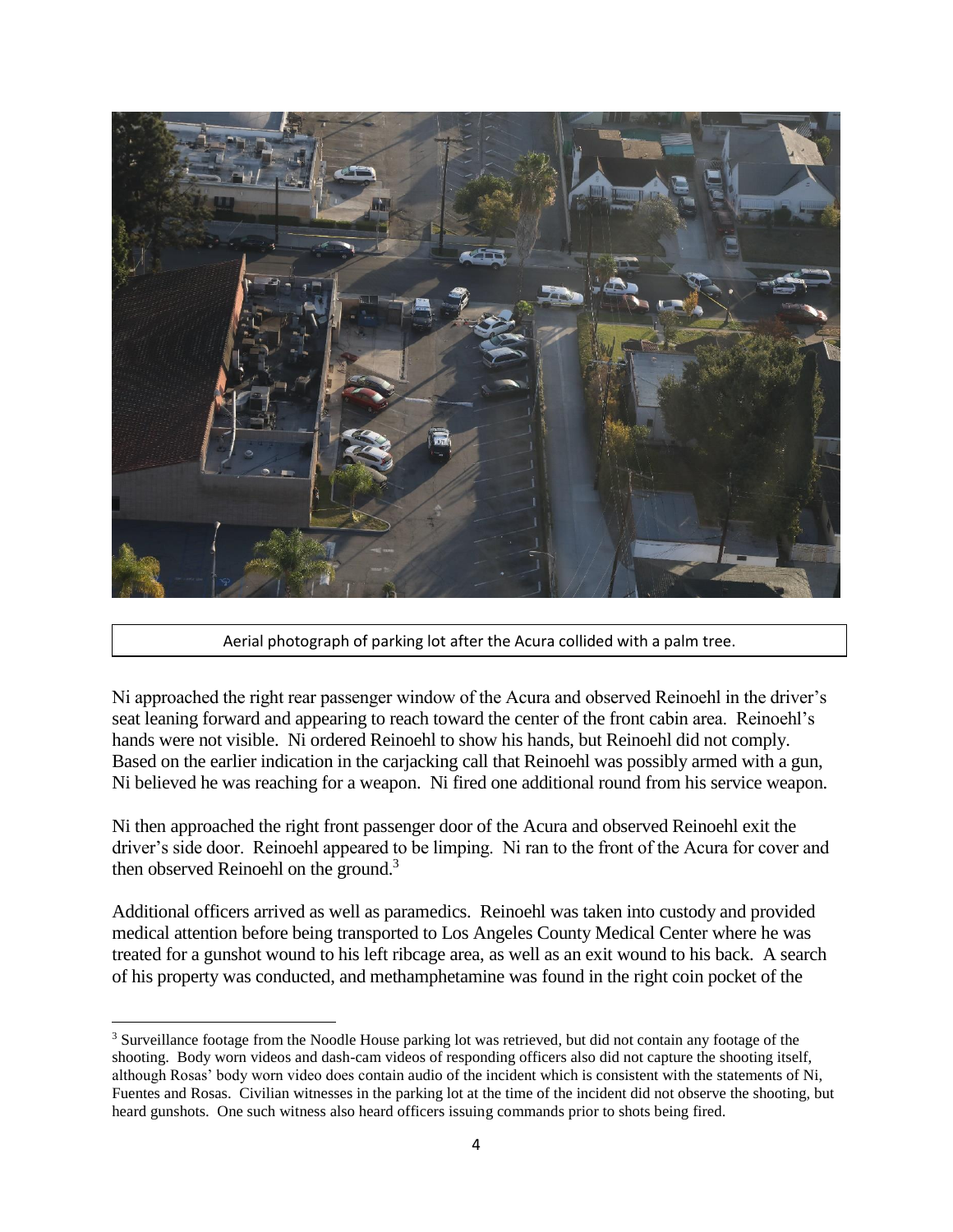jeans he was wearing. A black pouch containing a glass pipe and a green leafy substance resembling marijuana was found outside of the stolen Acura.

On November 20, 2017, Reinoehl waived his Miranda rights and consented to an interview regarding the officer involved shooting. Reinoehl admitted to having driven a stolen vehicle, claiming he had been chased by gang members while riding a bicycle and tried to offer \$40 to the owner of the Acura before taking the keys. Reinoehl said it was possible the vehicle's owner may have seen the flashlight in his pocket and thought it was a gun.<sup>4</sup>

Reinoehl claimed additional gang members chased and shot at him when he was driving the Acura, then side-swiped the vehicle, forcing him to drive into the parking lot where the shooting occurred. Reinoehl claimed once inside the parking lot, some other cars began to crash into him.<sup>5</sup> Reinoehl also claimed that the police rear-ended him. Reinoehl indicated he knew it was the police when he heard, "Stop! Police!" prior to being shot.<sup>6</sup>

#### **LEGAL ANALYSIS**

California law permits the use of deadly force in self-defense or in the defense of others if it reasonably appears to the person claiming the right of self-defense or the defense of others that he or others were in imminent danger of great bodily injury or death. Penal Code § 197; *People v. Randle* (2005) 35 Cal.4th 987, 994 (overruled on another ground in *People v. Chun* (2009) 45 Cal.4th 1172, 1201); *People v. Humphrey* (1996) 13 Cal.4th 1073, 1082; *see also,* CALCRIM No. 505.

In protecting himself or another, a person may use all the force which he believes reasonably necessary and which would appear to a reasonable person, in the same or similar circumstances, to be necessary to prevent the injury which appears to be imminent. CALCRIM No. 3470. If the person's beliefs were reasonable, the danger does not need to have actually existed. *Id.*

"Where the peril is swift and imminent and the necessity for action immediate, the law does not weigh in too nice scales the conduct of the assailed and say he shall not be justified in killing because he might have resorted to other means to secure his safety." *People v. Collins* (1961) 189 Cal.App.2d 575, 589. "The 'reasonableness' of a particular use of force must be judged from the perspective of a reasonable officer on the scene, rather than the 20/20 vision of hindsight….The calculus of reasonableness must embody allowance for the fact that police officers are often forced to make split-second judgments – in circumstances that are tense, uncertain, and rapidly evolving – about the amount of force that is necessary in a particular situation." *Graham v. Connor* (1989) 490 U.S. 386, 396-397.

 $\overline{a}$ <sup>4</sup> A flashlight was recovered from the driver's side floorboard of the Acura.

<sup>5</sup> Victim and witness statements regarding the alleged carjacking and ramming of other vehicles, as well as physical evidence found at the crime scene, resulted in charges being filed against Reinoehl in case GA102376. Reinoehl pled guilty on April 23, 2018, to both carjacking and assault with a deadly weapon against the vehicle owners in the Noodle House parking lot. Reinoehl was sentenced to 11 years state prison for the offenses.

<sup>6</sup> Reinoehl later changed some details of what he claimed transpired, but ultimately told investigators the officers were not wrong in shooting him, because they were protecting civilian lives. Reinoehl also admitted to having taken two puffs of methamphetamine earlier that day and indicated he is addicted to methamphetamine.